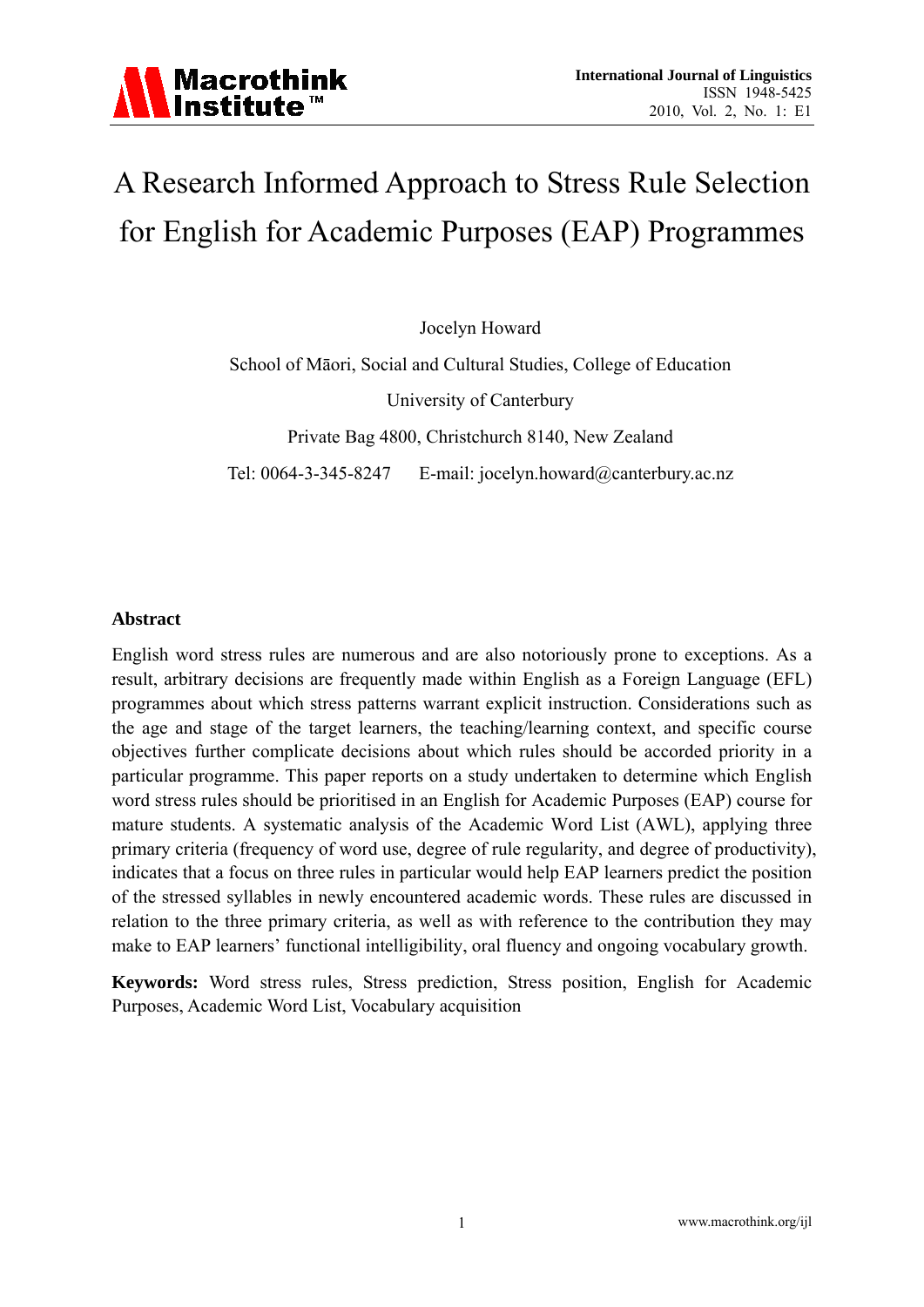

# **1. Introduction**

There appears to be broad agreement among writers in the fields of phonetics and phonology about the important role of suprasegmental features for efficient and intelligible interactions in English. Lexical stress, in particular, is regarded as a critical clue for accurate comprehension of English by native speakers, and this has led a number of phoneticians to advocate that stress placement be accorded high priority in pronunciation programmes for English as a Foreign Language (EFL) learners (Benrabah, 1997; Harmer, 2007; Kenworthy, 1987). In fact, in highlighting the importance of stress for native-speaker comprehension, Brown (1997) asserts that rather than merely being "an adjunct to a correctly pronounced sequence of consonants and vowels", stress must be viewed as "*the essential framework* within which (these) are related" (p. 51, italics added).

Because not all languages have stress, and those that do vary considerably in the manner in which it is applied and the way it impacts on intelligibility and comprehensibility, most writers concur on the need for attention to word stress in EFL programmes. There is considerably less agreement, however, about exactly how the production of correct stress patterns should be taught, or indeed which patterns warrant explicit instruction. This is due, in part, to the unpredictable variations in English stress behaviour that result from the interplay of multiple factors, including historical, syntactic, phonological and morphological influences. Stress placement has been viewed as such a highly complex matter in some quarters that it has resulted in many theorists and practitioners advocating that students learn the stress of individual words as part of the acquisition process for each new lexical item (e.g., Jones, 1962; O'Connor, 1980; Roach, 1991). However, the regularity of stress patterns across some word groups has lead to observations that the relative prominence of syllables within English words is "not entirely capricious" (Knowles, 1987, p. 117), and a number of attempts have been made to formulate sets of 'rules' to both describe and predict stress placement (e.g., Arnold, 1957; Burzio, 1994; Chomsky & Halle, 1968; Fudge, 1984; Halle & Keyser, 1971). Because of the sometimes very large number of exceptions to many of these 'rules', however, they are often referred to rather more circumspectly as "patterns" (Carr, 1999, p. 88), "generalisations" (Bauer, 2009, p. 140), "tendencies" (Yavaş, 2006, p. 152), "regularities" (Giegerich, 1992, p. 183), "general statements" (Kreidler, 2004, p. 198), "general principles" (Jones, 1962, p. 249), or "sign-posts" (Short, 1967, p. 32).

Despite these challenges in predicting stress placement in English words, and the common focus in language classrooms on what Brown terms "unstressing" (1997, p.53), it would seem there is potential value in teaching particular 'rules' in certain circumstances. It would also seem that the greatest benefit is likely to be where those rules apply with a high degree of regularity to specific groups of words that are high use/high need for specific learners, or are highly productive in terms of application to new words, and are subject to few or predominantly low frequency exceptions. These criteria form the basis for this study which aims to identify a limited number of key rules of English word stress for classes of mature mixed nationality students undertaking English for Academic Purposes (EAP) programmes in preparation for tertiary study.

With many university courses now demanding higher levels of oral competence to cope with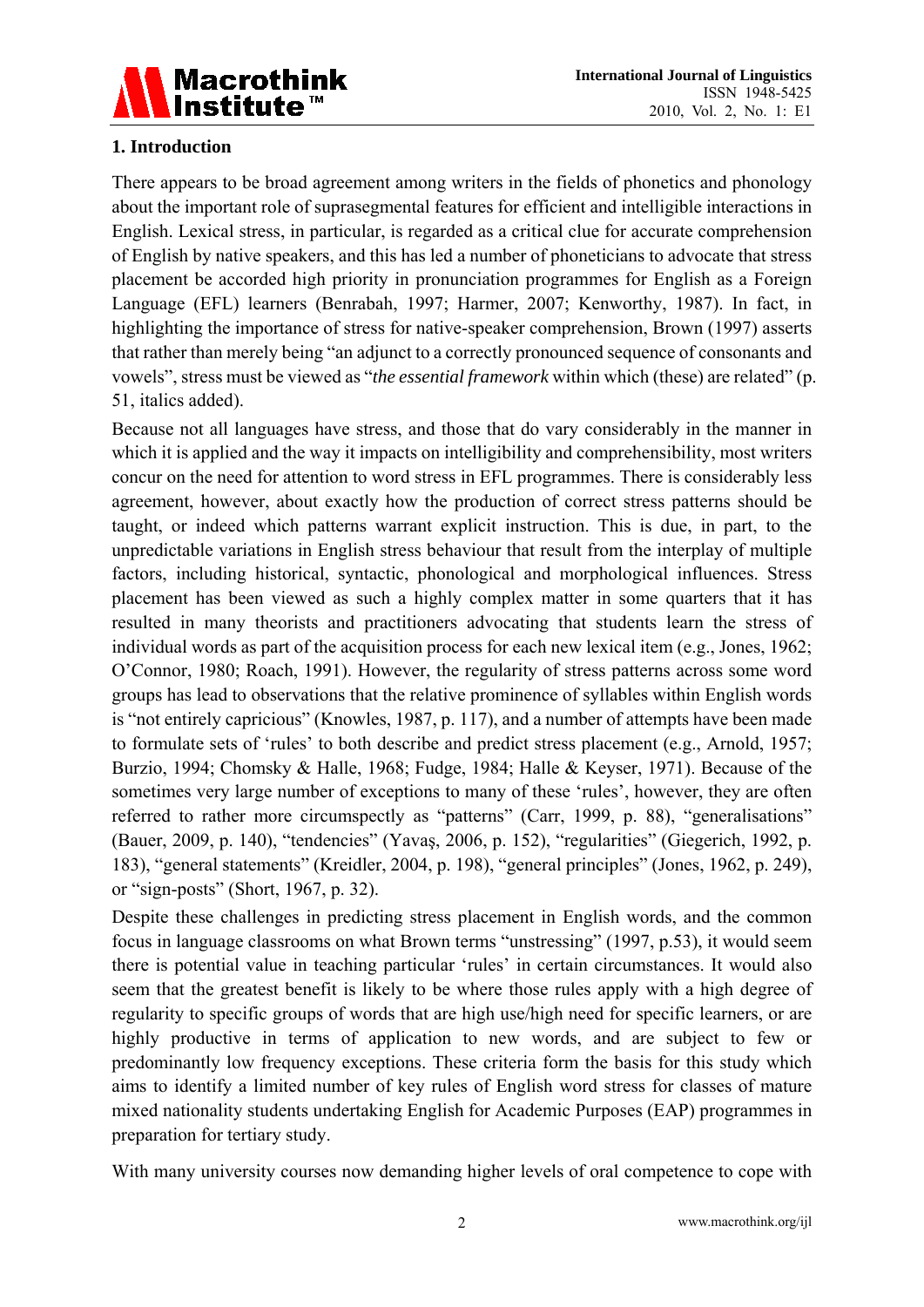

components that require in-class interaction and presentations, as well as group projects and assignments, four goals for pronunciation instruction proposed by Morley (1991) have also been taken into account when evaluating individual stress rules for this study. These are functional intelligibility, functional communicability, increased self-confidence, and speech monitoring and modification strategies for use beyond the classroom (Morley, 1991, p. 500). Accurate stress patterning is an essential part of word acquisition that will facilitate learners' mastery of the first two of Morley's goals, and it also contributes to growth in self-confidence as learners' ability to speak and be understood in an academic context increases. Targeted attention to specific stress rules, in learners' own speech as well as that of others, may also contribute to oral competence and intelligibility improvements beyond the immediate context of learners' study.

A final consideration in determining which word stress rules will provide maximum benefit in an EAP programme is the diversity of students' post-programme academic pursuits. These frequently necessitate the acquisition of different sets of discipline specific vocabulary by different students. However, students in EAP courses also share the need to become competent users of the general academic language that is common across their target disciplines. The Academic Word List (AWL) (Coxhead, 1998) is a useful foundation for programme planning to achieve this.

## **2. The Academic Word List**

A number of rank frequency word lists have been developed over the past five decades (e.g., Campion & Elley, 1971; Praninskas, 1972; Xue & Nation, 1984), primarily with English language teachers and learners in mind. Such lists generally provide a helpful platform for word selection in EFL programmes, so that learners are focused on and encounter the vocabulary that will be of most relevance for them. Arguably the best known word list is the General Service List (GSL) developed by West (1953), comprising the first 2 000 most frequently occurring words in English. Although researchers and academics have questioned the adequacy of the GSL due to its age (Richards, 1974), and the relatively low range and frequency of items in the list beyond the first 1 000 words (Engels, 1968), a comparable alternative has not yet been produced.

The Academic Word List, as the name suggests, is a much more targeted inventory of words than the GSL. It was compiled by Coxhead (1998) from a corpus of 3.5 million running words of academic text drawn from 28 subject areas, to identify which words are most needed for study at a tertiary level. The list contains 570 word families that occur regularly in academic texts, and specifically excludes words which occur in the GSL. Word families in the AWL include the inflected forms of each base word, as well as the most frequent, productive, and regular derived forms, based on Level 6 of Bauer and Nation's (1993) taxonomy. The list accounts for approximately 10% of the total words encountered in academic texts, with 94% of the words occurring in 20 or more of the 28 disciplines canvassed. As Coxhead (2000) explains, although the list does not contain the technical vocabulary specific to some individual subject areas, the 570 word families are nevertheless shared by several fields of tertiary study and are supportive of a wide range of academic topics (p. 214). This makes the AWL a key tool for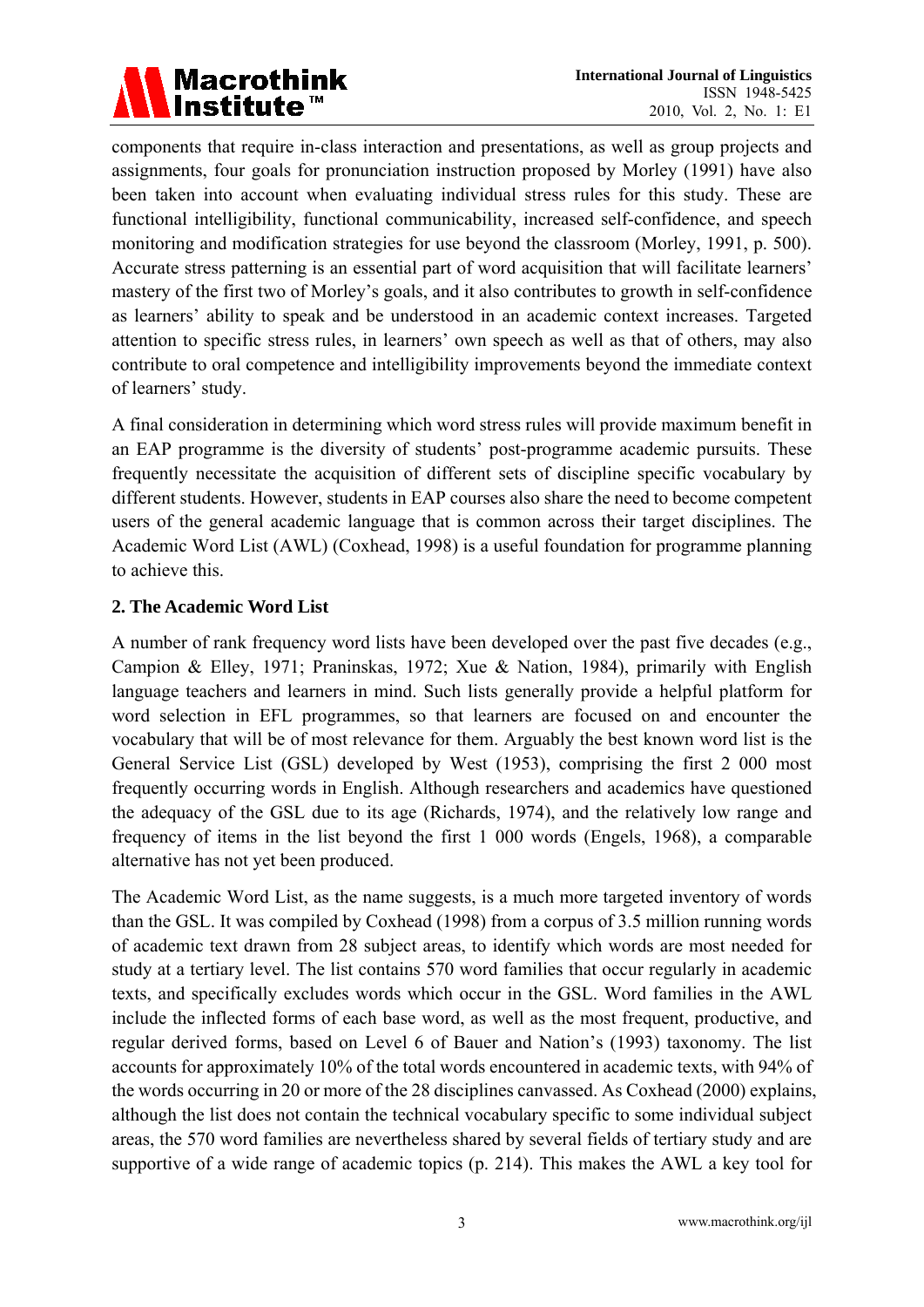

informing vocabulary teaching and learning goals in EAP programmes, and supports its use in this study to identify key word stress rules that will provide maximum returns for teachers and learners in these programmes.

The 570 word families in the AWL are presented in ten sublists, each containing 60 families, except for Sublist 10 which has 30 families. The sublists are arranged alphabetically by rank-ordered frequency, with Sublist 1 containing the sixty most frequent words, Sublist 2 containing the next most frequent words, and so on. Each word family is arranged under its headword (the stem noun or verb form), with the most frequently occurring word in each family italicised (see Sublist 1 in Appendix 1 as an example). The frequency of occurrence of words in the sublists falls quickly after Sublist 1 (which accounts for more than one third of the coverage of the whole list), with Sublist 4 words, for example, providing just twenty five percent of the coverage of Sublist 1 (Coxhead, 2000, p. 228). This disproportional coverage is taken into account in this study as individual stress rules are evaluated.

## **3. Method**

As stated earlier, the aim of this research was to identify a limited number of English word stress rules to prioritise in programmes which prepare classes of EAP learners from diverse backgrounds for tertiary study. The AWL was used as the basis for the study, and the following primary criteria have been applied:

- 1. Frequency of word use;
- 2. Degree of rule regularity and predictability, including number and frequency of exceptions;
- 3. Degree of rule productivity.

A two pronged approach was utilised for the investigation, which proceeded in a non-linear manner focussing alternately on published stress rules and on the composition of the AWL.

An initial examination was undertaken of a number of seminal works on English word stress (Fudge, 1984; Jones, 1962; Short, 1967), as well as English language learning texts which focus on pronunciation (Carr, 1999; Cruttenden, 2008; Geigerich, 1992; Kreidler, 2004; Roach, 1991; Yavaş, 2006). This elicited some very simple rules or tendencies (e.g., one word has only one stress; words are normally stressed on the first syllable), and a number of very general rules (e.g., most two-syllable nouns and adjectives have stress on the first syllable; prefixes are not stressed in most two-syllable words; most compound verbs carry stress on the second part). A large number of very specific rules were also noted during this initial examination (e.g., the suffix *–ish* does not affect stress placement in adjectives, but verbs with stems of more than one syllable ending in *–ish* always carry stress on the penultimate syllable). Clearly, these rules vary greatly in terms of the breadth of their application, the 'weight' they carry in transmitting a message, their regularity, independence and the number of documented exceptions.

The AWL was then analysed to determine the number of constituents with specific suffixes and prefixes, the number of words belonging to specific word classes, and the length (in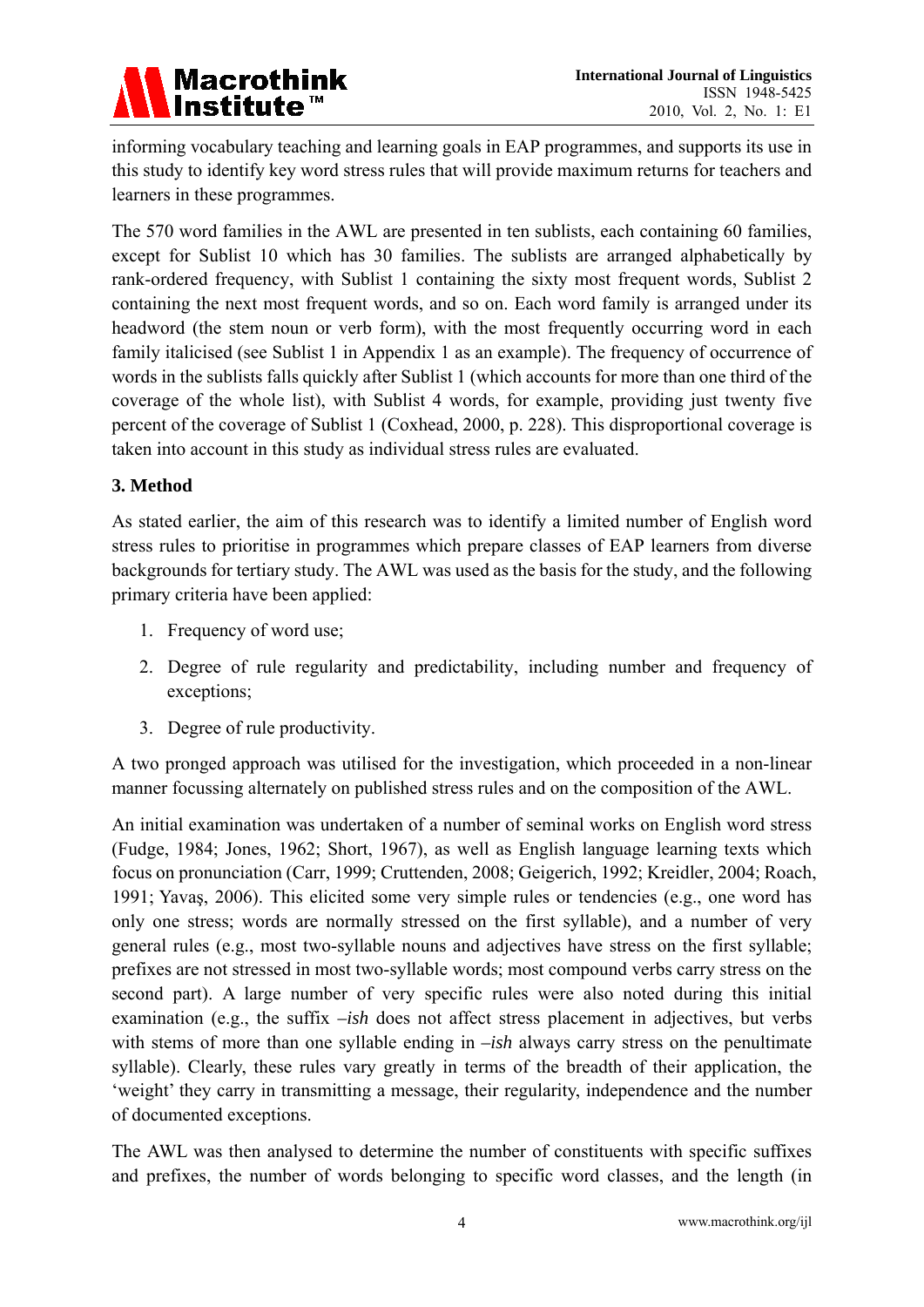

number of syllables) of each word. Further analyses were then conducted to determine which rule(s) catered for each of these groups of words. The degree of productivity of rules which applied to large groups of words was then evaluated, along with their regularity, and whether the words they applied to in the AWL appeared more predominantly in earlier sublists (with greater coverage in academic texts) or later ones.

The discussion which follows provides further details of the analyses conducted to determine which rules to prioritise, along with pertinent theoretical and pedagogical considerations in relation to each of the rules.

## **4. Results and Discussion**

Close analysis of the AWL indicates that the following three English word stress rules should be included in a programme for EAP learners.

- 1. All inflectional suffixes are stress-neutral.
- 2. Words with the suffix *–ion* carry primary stress on the final syllable of the stem.
- 3. Specified disyllabic word-class pairs have initial stress when functioning as nouns or adjectives, and final stress when functioning as verbs.

## *4.1 All Inflectional Suffixes are Stress-neutral*

While the addition of some suffixes to English base words changes the stress pattern in the resulting words, there are over 40 derivational suffixes in English which have no impact at all on the primary stress placement in many stems. It would seem productive, therefore, to capitalise on learners' existing knowledge of stress patterns in words they have learned and facilitate further vocabulary growth by providing them with a list of these 'stress-neutral' suffixes. One problem with such an approach, however, is that many of these suffixes are "mixed" (Fudge, 1984, p. 40); that is, they operate as stress-neutral in some contexts, but induce very different stress patterns in others (e.g., *–age*, *–ance*, *–ery*, *–ise*, *–ment*, *–ure*). Determining whether these mixed suffixes will be stress-neutral or stress-changing (and how), very often requires learners to follow a complex series of 'if-then' steps (sometimes with large numbers of exceptions), and the value of teaching many of these as rules is questionable. Other stress-neutral suffixes behave in a more predictable manner, but occur with such relatively low frequency (e.g., *–dom*, *–let*, *–ways*) that focussed attention on these in an EAP programme is also unwarranted.

In contrast to derivational suffixes though, the impact of inflectional suffixes (plural and third person singular *–s/–es*, past tense *–ed*, past participle *–ed/–en*, present participle *–ing*, comparative *–er*, and superlative *–est*) on word stress is very predictable; they are always stress-neutral when they attach to an unbound form, and consequently the primary stress in the stem remains the same. However, this regularity is not sufficient on its own to recommend classroom attention to these suffixes; factors such as frequency of occurrence and impact on learner confidence also need to be considered.

Analysis of each of the 570 word families in the AWL shows that in 44% of the word families the most frequently occurring item is not the headword, but, rather, one of the closely related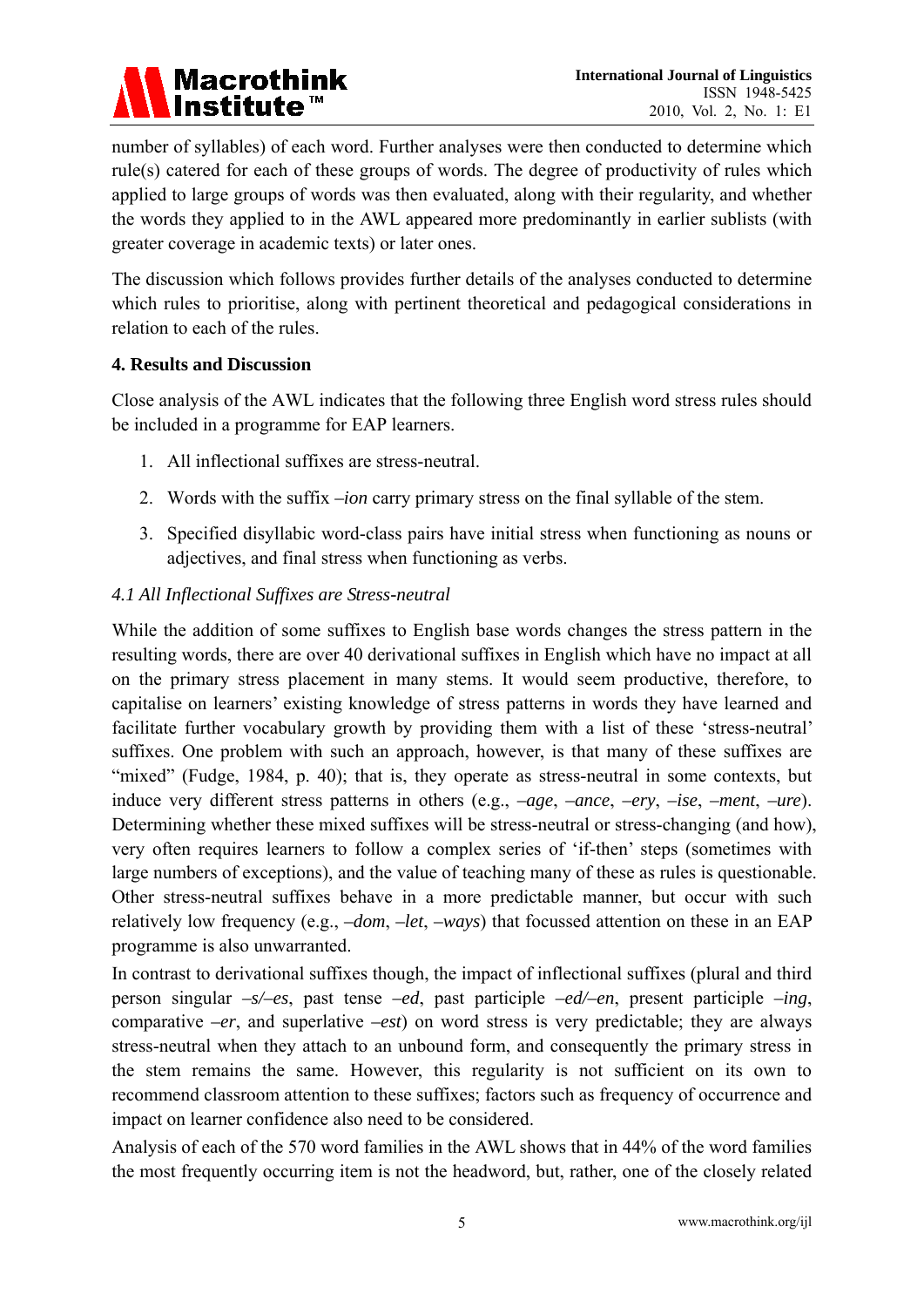

affixed forms. Of these, one is prefixed, 143 are suffixed derivations of the headword, and the remaining 106 words are inflected forms (see Table 1).

| Sublist        | Headword | Affixed forms          |              |                            |  |
|----------------|----------|------------------------|--------------|----------------------------|--|
|                |          | Inflectional<br>suffix | Prefix       | Derivational<br>suffix(es) |  |
| $\mathbf{1}$   | 39       | 8                      |              | 13                         |  |
| $\overline{2}$ | 29       | 12                     |              | 19                         |  |
| $\overline{3}$ | 28       | 16                     |              | 16                         |  |
| $\overline{4}$ | 37       | 13                     |              | $10\,$                     |  |
| $\mathfrak{S}$ | 37       | $\overline{7}$         |              | 16                         |  |
| 6              | 31       | 12                     |              | 17                         |  |
| $\tau$         | 37       | 8                      |              | 15                         |  |
| $8\,$          | 30       | 8                      |              | 22                         |  |
| 9              | 34       | 15                     | $\mathbf{1}$ | 10                         |  |
| 10             | 18       | $\overline{7}$         |              | 5                          |  |
| Total          | 320      | 106                    |              | 143                        |  |

Table 1. Most frequently occurring member of each word family in the AWL by type

The high frequency of these inflected forms in the most frequently used items within each word family suggests that the impact of inflexional suffixes on stress patterning warrants explicit attention in a pronunciation programme. Although these affixes are not productive in terms of generating new words, and the value of teaching what is, in essence, a 'null case' may be questioned, their high level of reliability and frequency justifies the explicit teaching of the stress-neutral inflectional affixation rule.

It should be noted that the existence of derivational suffixes which take the same form as some of the inflectional suffixes may be a potential source of confusion for learners. However, this is the case for only two suffixes (*–en* and *–er*) and, with the exception only of the agentive *–er* attaching to a bound base, all instances of derivational forms of these suffixes are also stress-neutral.

## *4.2 Words with the suffix* –ion *carry primary stress on the final syllable of the stem*

Further analysis of the AWL, with a particular focus on suffixed derivations in the most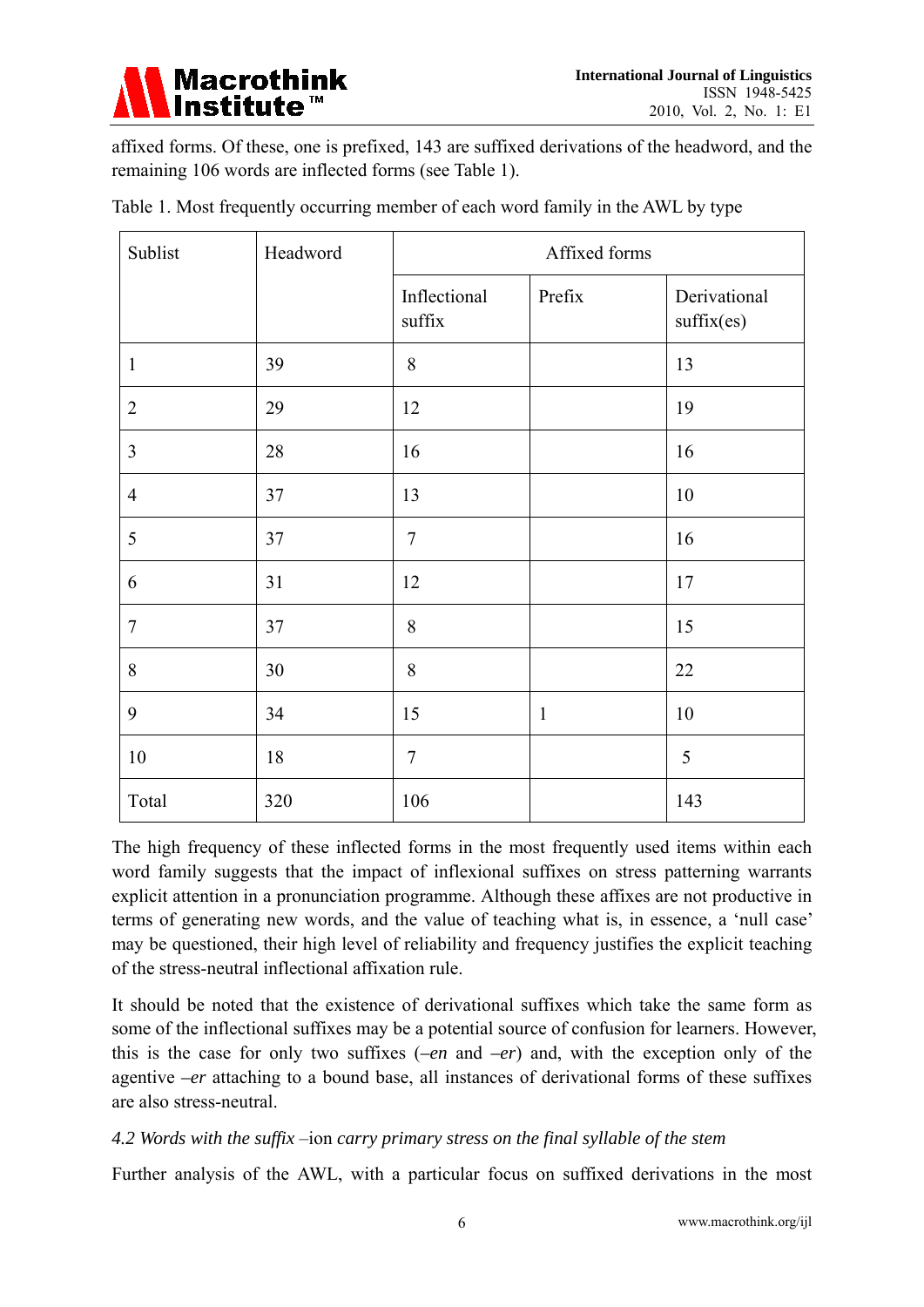

frequently occurring words within each word family, indicates that 52% of the 143 words in this category are formed with one of just three derivational suffixes (*–ic*, *–ion* and *–ity*), and that one suffix alone (*–ion*) is responsible for 61 of these words (see Table 2).

| Suffix                      | SL1            | SL2            | SL3            | SL4         | SL <sub>5</sub> | SL6            | SL7            | SL8            | SL9            | SL10         | Total            |
|-----------------------------|----------------|----------------|----------------|-------------|-----------------|----------------|----------------|----------------|----------------|--------------|------------------|
| -able                       |                |                |                |             | $1\,$           |                |                |                |                |              | $\,1\,$          |
| $\textit{-}al\textit{-}ial$ |                | $\overline{2}$ |                |             | $\mathbf 1$     |                | $\overline{3}$ |                | $\,1$          |              | $\overline{7}$   |
| $-ance/ - ant$              |                | $\overline{2}$ | $\overline{2}$ |             |                 |                |                |                | $\mathbf{1}$   | $\mathbf 1$  | 6                |
| $-ary$                      |                |                |                |             |                 | $\mathbf{1}$   |                |                | $\mathbf 1$    |              | $\overline{2}$   |
| $-ation$                    | $\mathbf 1$    |                | $\,1\,$        | $\mathbf 1$ | $\,1\,$         | $\mathbf 1$    | $\overline{2}$ | $\mathbf 1$    |                | $\,1$        | $\mathbf{9}$     |
| $-ence/-ent$                | $\overline{2}$ | $\mathbf 1$    |                | $\mathbf 1$ |                 | $\mathbf 1$    |                |                | $\,1$          | $\mathbf{1}$ | $\boldsymbol{7}$ |
| $-er$                       |                | $\overline{2}$ |                |             |                 |                |                |                |                |              | $\overline{2}$   |
| - $ial$                     | $\mathbf 1$    |                |                |             |                 |                |                |                |                |              | $1\,$            |
| - $ic$                      | $\mathbf 1$    |                |                |             | $\sqrt{2}$      |                |                | $\,1\,$        |                |              | $\overline{4}$   |
| $-ical$                     |                |                |                |             |                 |                | $\,1$          |                |                |              | $\mathbf{1}$     |
| - $ion$                     | $\overline{3}$ | 9              | 9              | 6           | $\sqrt{6}$      | $8\,$          | 5              | $10\,$         | $\overline{4}$ | $\mathbf{1}$ | 61               |
| $\textit{-ional}$           | $\mathbf 1$    |                |                | $\mathbf 1$ |                 |                |                |                |                |              | $\sqrt{2}$       |
| $- is$                      | $\mathbf{1}$   |                |                |             |                 |                |                |                |                |              | $\mathbf{1}$     |
| $-ity$                      |                | $\mathbf 1$    | $\,1$          |             | $\,1\,$         | $\mathfrak{Z}$ |                | $\overline{3}$ |                |              | 9                |
| - $ive$                     |                |                | $\mathbf{1}$   |             |                 | $\overline{2}$ | $\mathbf 1$    |                |                |              | $\overline{4}$   |
| $-ix$                       |                |                |                |             |                 |                |                | $\mathbf 1$    |                |              | $\mathbf{1}$     |
| $-ly$                       |                |                |                |             |                 |                | $\overline{2}$ | $\sqrt{5}$     | $\mathbf 1$    | $\mathbf 1$  | 9                |
| -ment $\,$                  | $\mathbf 1$    | $\,1$          |                | $\mathbf 1$ | $\overline{3}$  |                | $\mathbf 1$    | $\,1\,$        |                |              | $8\,$            |
| $-ous$                      |                |                |                |             |                 |                |                |                | $\mathbf{1}$   |              | $\mathbf{1}$     |
| -se                         | $\mathbf{1}$   |                |                |             |                 |                |                |                |                |              | $\mathbf{1}$     |
| -ship                       |                |                | $\,1\,$        |             |                 |                |                |                |                |              | $\mathbf{1}$     |
| - $um$                      |                |                | $\,1\,$        |             |                 |                |                |                |                |              | $\mathbf{1}$     |
| $-ure$                      | $\mathbf{1}$   |                |                |             | $\mathbf{1}$    |                |                |                |                |              | $\sqrt{2}$       |
| $-y$                        |                | $\mathbf{1}$   |                |             |                 | $\,1\,$        |                |                |                |              | $\overline{2}$   |

Table 2. Occurrences of derivational suffixes in the AWL by sublists (SL)

These suffixes belong to the small, but very productive group of "pre-stressed suffixes" (Fudge, 1984, p. 41), which 'fix' primary word stress on the final syllable of a stem. However, because of its particular productivity in forming new nouns from verbs, and its regularity, both in the AWL and in general, the *–ion* suffix merits individual attention. Kingdon (1958, pp. 92-93) lists 160 words formed with the suffix *–ion*, and many more appear in other accounts of English stress (e.g., Fudge, 1984; Short, 1967). The only exceptions noted to the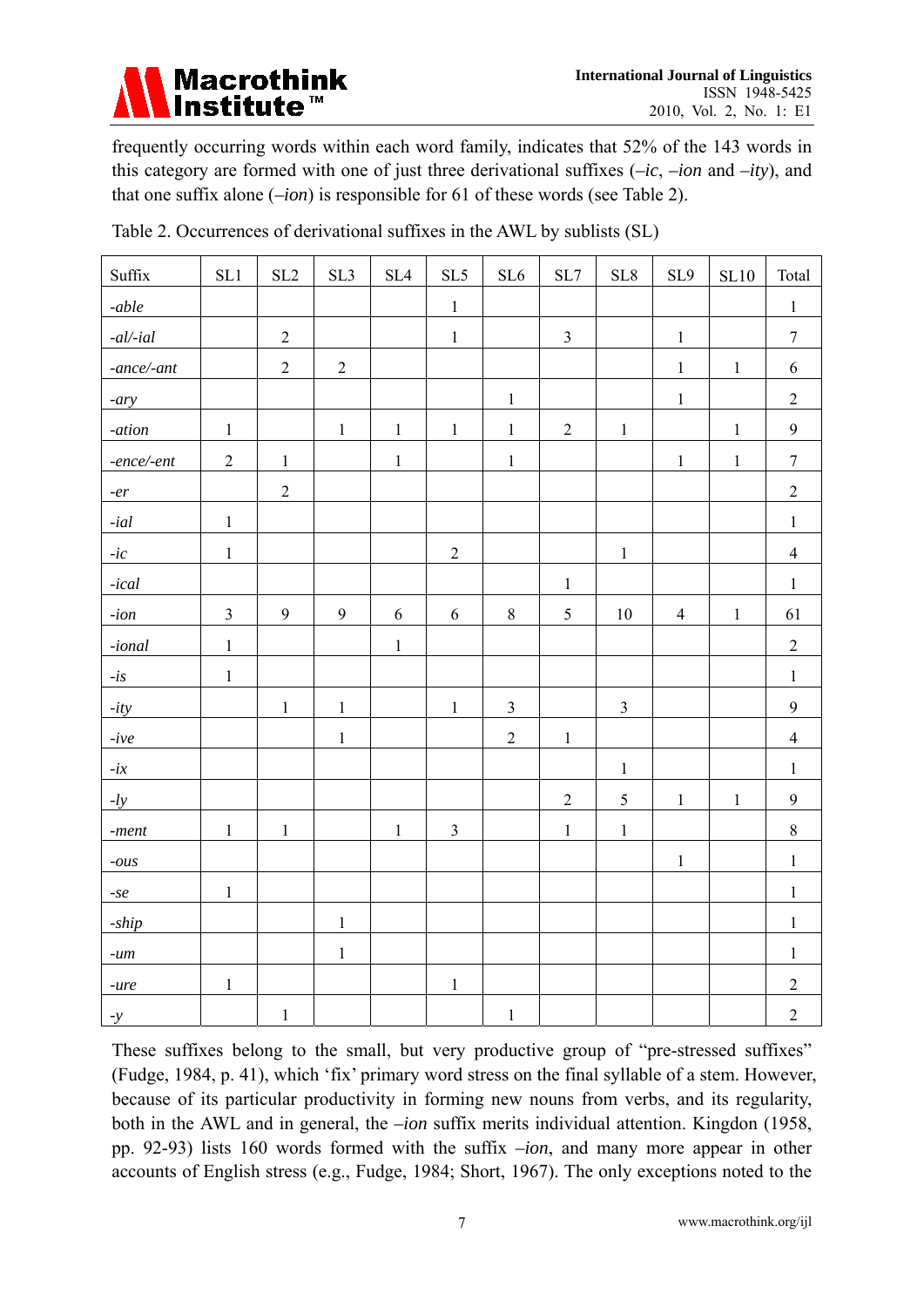

pre-stressed rule for *–ion* appear to be *O`rion* and `*dande,lion* (Kingdon, 1958), although one further exception may be *television*, where both *,tele`vision* and `*tele,vision* can be heard.(Note 1)

This regularity in primary stress patterning also extends to secondary stress placement in all the *–ion*-suffixed derivations up to five syllables long, with alternating stressed and unstressed syllables preceding the primary stressed syllable (e.g*., ,demon`stration*, *in,vesti`gation*). This high degree of regularity in secondary stress patterning provides further justification for inclusion of the '*–ion*-rule' in an EAP programme.

It is worth noting that, in addition to the 61 words in the AWL that end with *–ion*, there are an additional nine words ending with *–ation*. Although in many cases the *–ation* suffix is actually a double suffix, *–ate* plus *–ion*, in each of its occurrences in the AWL it acts as a single suffix (i.e., it is not possible to form an *–ate* form in any of these instances) which belongs to a sub-group of stress-fixing suffixes where the primary stress attaches to the suffix itself. Because *–ation* is disyllabic, and the stress attaches to the initial syllable of the suffix, this has the effect of placing the primary stress in these words immediately before the final syllable *–ion* (also the result of the *–ion*-rule). It may be of value to inform learners' that a different stress rule underpins this outcome.

# *4.3 Specified disyllabic word-class pairs have initial stress when functioning as nouns or adjectives, and final stress when functioning as verbs*

There are at least twenty disyllabic words in the AWL which represent pairs of words with identical spelling, in which primary stress placement (and therefore vowel quality in many instances) depends on whether the word is used as a noun or adjective (initial syllable stress, e.g., `contract) or a verb (final syllable stress, e.g., con`tract) (see Table 3). Collation of other lists of two-syllable words which exhibit this functional stress change, indicates that there are at least a further ninety words in English which follow this pattern (Bauer, 2009, p. 140; Fudge, 1984, p. 32; Cruttenden, 2008, p. 248; Kingdon, 1958, pp. 45-46; Short, 1967, pp. 35-37; Yavas, 2006, p. 157). The frequency of such word pairs in the AWL and the GSL (West, 1953) is a key reason for recommending the inclusion of this particular rule in an EAP programme. However, it is further justified by the contextualised opportunity that teaching this rule provides for foregrounding the 'nouns-early, verbs-late' tendency in English word stress. Additionally, although this rule does not facilitate vocabulary growth in the way that derivational affixation does, accurate application of the rule further contributes to learners' functional intelligibility.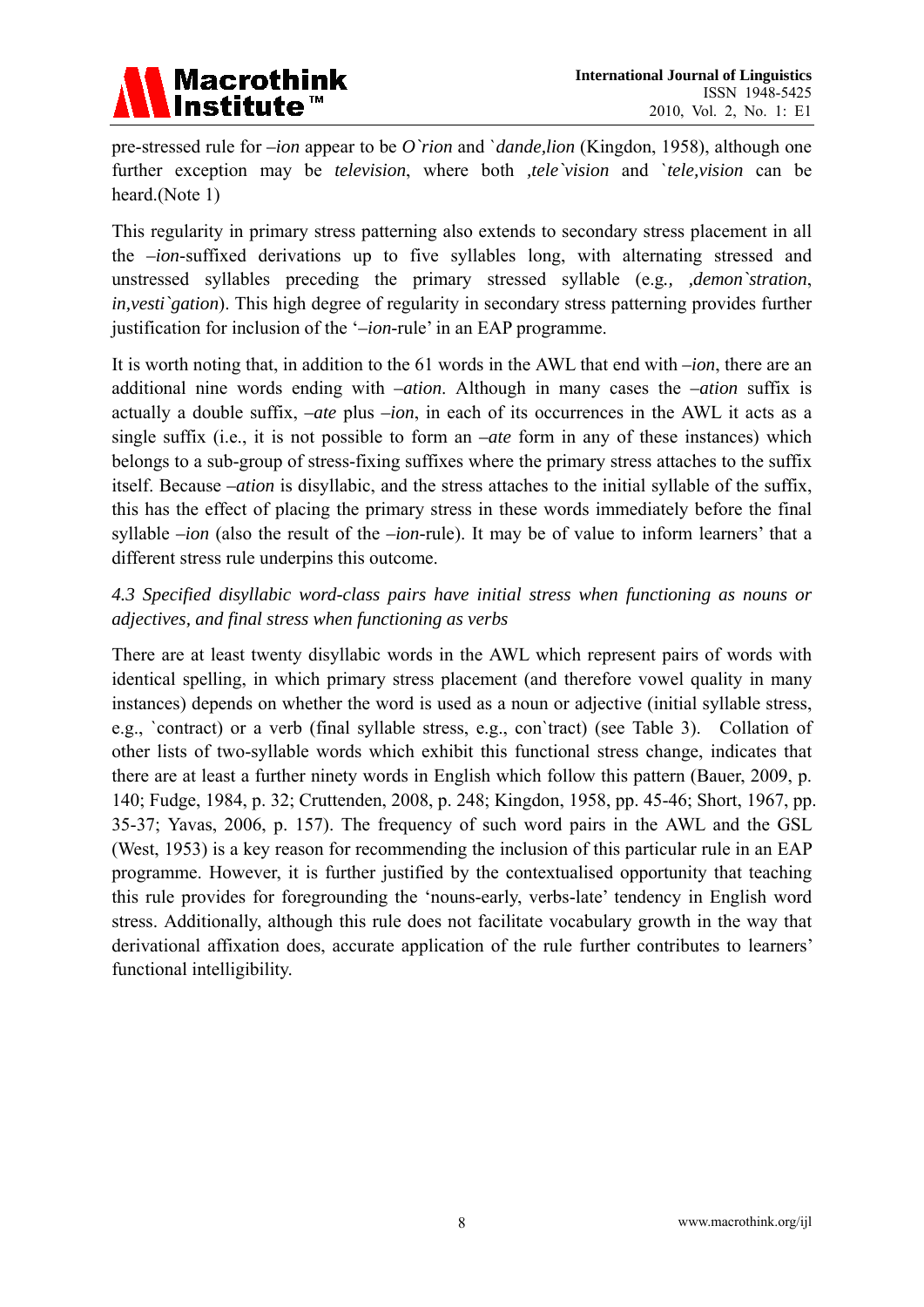

| Sublist 1  | contract  | export    | proceed  | process |
|------------|-----------|-----------|----------|---------|
| Sublist 2  | conduct   | impact    | transfer |         |
| Sublist 3  | (comment) |           |          |         |
| Sublist 4  | contrast  | project   |          |         |
| Sublist 5  | compound  | conflict  | reject   |         |
| Sublist 6  | abstract  | transport |          |         |
| Sublist 7  | convert   | extract   |          |         |
| Sublist 8  | prospect  |           |          |         |
| Sublist 9  | confine   | converse  |          |         |
| Sublist 10 | incline   |           |          |         |

Table 3. Word-pairs in the AWL which exhibit class differentiation with stress

Cruttenden (2008, p. 249) advocates attention to the word-class pair rule as one of two items of advice on English stress patterns for foreign learners, but sensibly cautions against the indiscriminate application of the rule to other words which can also function as both nouns/adjectives or verbs (e.g., *report*, *reserve*). Another potential problem arises from a lack of agreement about some word pairs; c*omment*, for example, is listed by Kingdon (1958, p. 45) as following the word-class pair rule, yet is highlighted by Cruttenden (2008, p. 248) as an exception to this rule, and is not listed by some dictionaries as exhibiting noun-verb oppositional stress. Bauer (2009, p. 140) also notes that *research*, which once followed the noun-verb pattern, now exhibits variable stress in both classes, and stress placement for *survey* as a verb depends on its semantic context.

## **5. Conclusion**

The analysis of the AWL reported in this article employed frequency of word use, degree of rule regularity (including frequency of exceptions), and degree of productivity as primary criteria to make a principled decision about the selection of English word stress rules that would benefit learners undertaking an EAP programme. Less easily measurable indicators, such as the contribution a rule may make to the target learners' functional intelligibility, their oral confidence, and their ongoing language development were also considered. The findings indicate that in the specific context of a programme that prepares mature learners for high level English-medium academic study, explicit teaching of the stress-neutral inflection rule, the pre-stressed *–ion*-rule, and the word-class pair rule is warranted. Clearly, many learners undertaking EAP courses will already be familiar with other English word stress rules, and additional rules may warrant explicit attention as instances of their application arise during a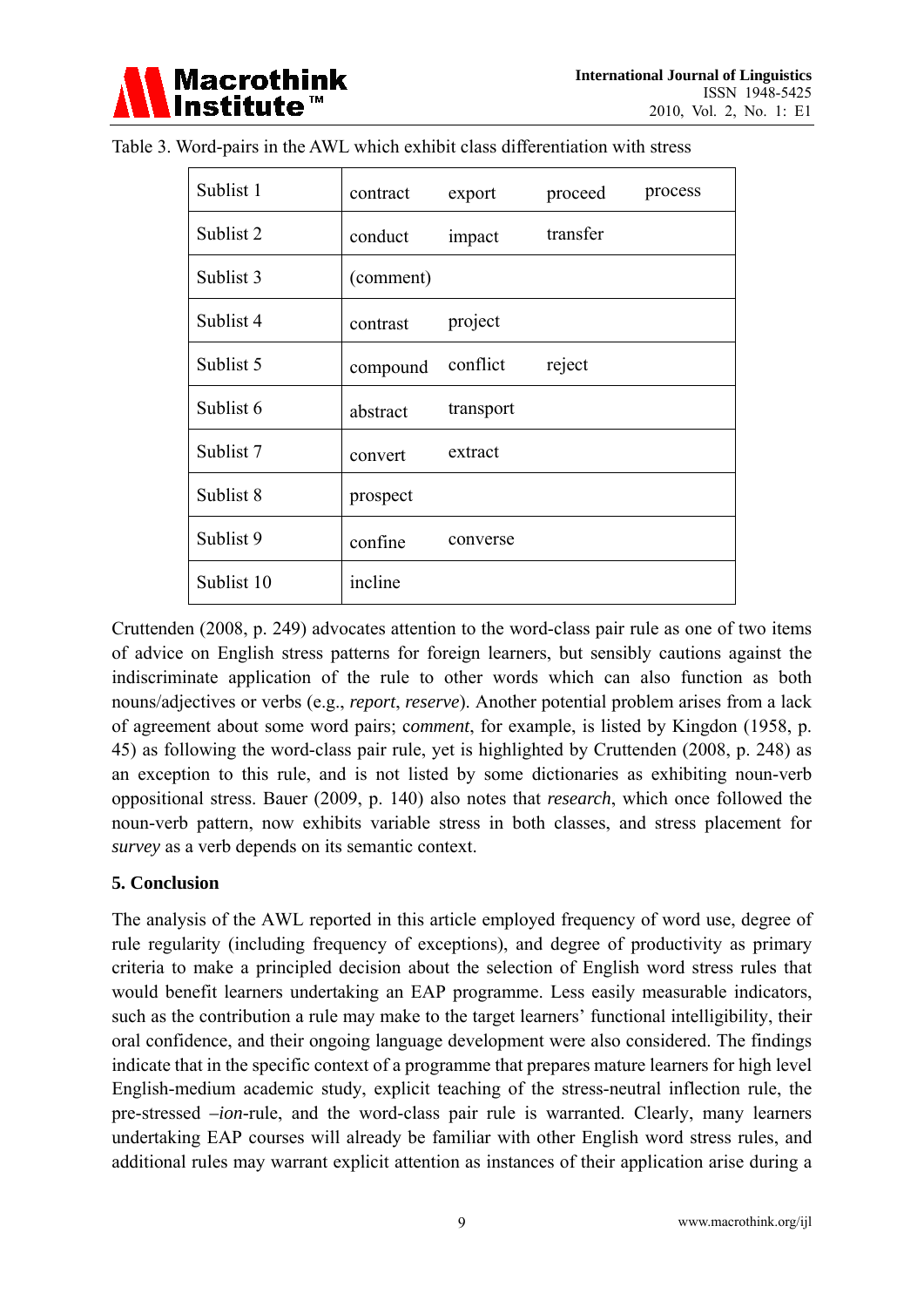

course. However, the complexity of many English word stress rules dictates that learners would still do well to heed the advice of Short (1967, p. 32) who strongly recommends the use a reliable dictionary to check stress placement if learners are at all in doubt.

## **References**

Arnold, G. F. (1957). *Stress in English words*. Amsterdam: North-Holland.

Bauer, L. (2009). *LALS 513: Description of English 2*. Wellington, New Zealand: Victoria University of Wellington.

Bauer, L., & Nation, I. S. P. (1993). Word families. *International Journal of Lexicography*, 6(4), 253-279.

Benrabah, M. (1997). Word stress – a source of unintelligibility in English. *IRAL: International Review of Applied Linguistics in Language Teaching, 35*(3), 157-165.

Brown, G. (1997). *Listening to spoken English* (2nd ed.). Harlow: Longman.

Burzio, L. (1994). *Principles of English stress*. Cambridge: Cambridge University Press.

Campion, M. E., & Elley, W. B. (1971). *An academic vocabulary list*. Wellington, New Zealand: NZCER.

Carr, P. (1999). *English phonetics and phonology*. Oxford: Blackwell.

Chomsky, N., & Halle, M. (1968). *The sound pattern of English*. New York: Harper & Row.

Coxhead, A. (1998). *An academic word list* (English Language Institute Occasional Publication No. 18). Wellington, New Zealand: Victoria University of Wellington. [Online] Available: http://www.victoria.ac.nz/lals/resources/academicwordlist/information.aspx (May 3, 2010).

Coxhead, A. (2000). A new academic word list. *TESOL Quarterly, 34*(2), 213-238.

Cruttenden, A. (2008). *Gimson's pronunciation of English* (7th ed.). London: Hodder Education.

Engels, L. K. (1968). The fallacy of word counts. *International Review of Applied Linguistics in Language Teaching, 6*(3), 213-231.

Fudge, E. (1984). *English word-stress*. London: George Allen and Unwin.

Giegerich, H. J. (1992). *English phonology: An introduction*. Cambridge: Cambridge University Press.

Halle, M., & Keyser, S. J. (1971). *English stress: Its form, its growth, and its role in verse*. New York: Harper & Row.

Harmer, J. (2007). *The practice of English language teaching* (4th ed.). Harlow: Pearson Longman.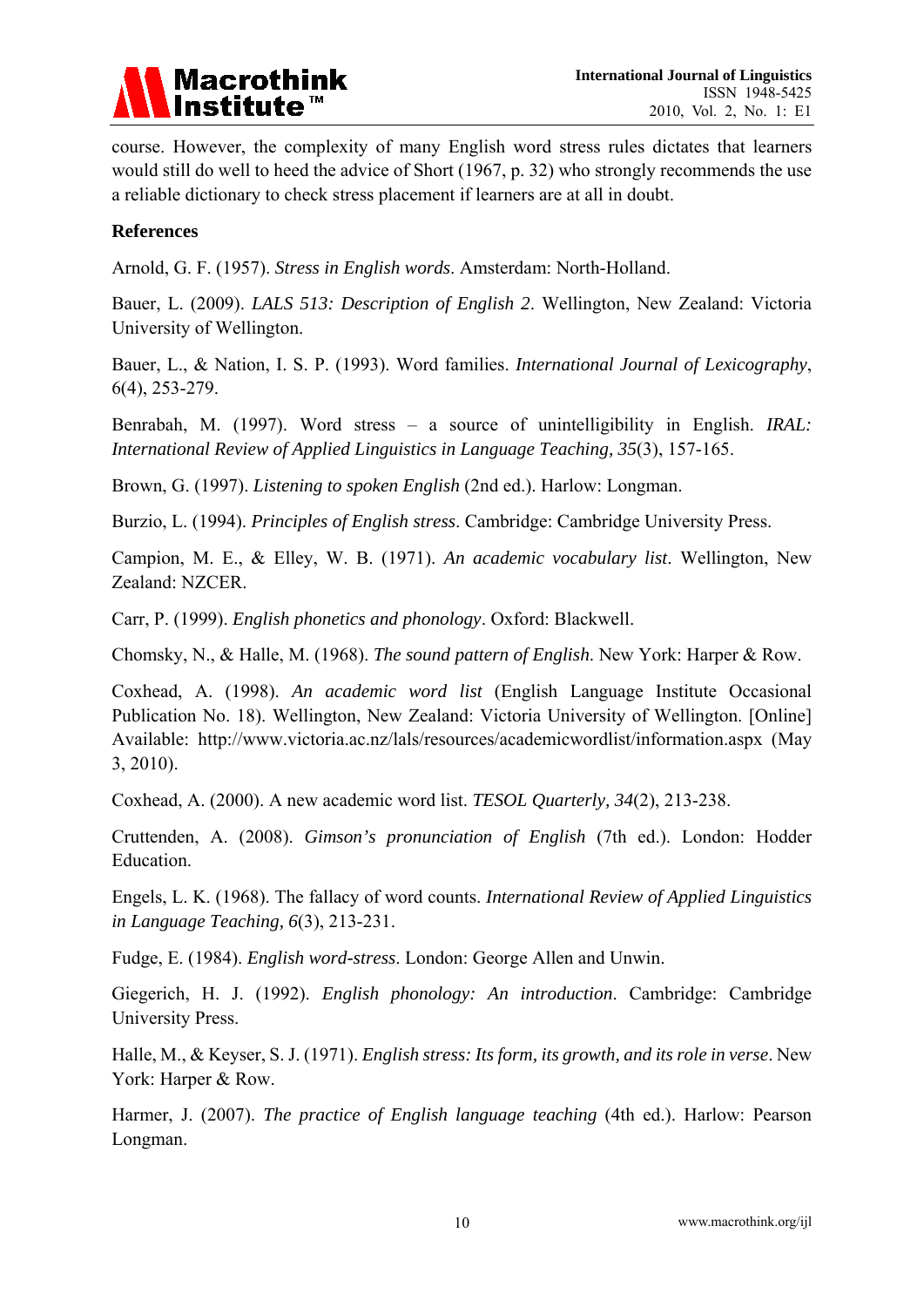

Jones, D. (1962). *An outline of English phonetics* (9th ed.). Cambridge: Cambridge University Press.

Kenworthy, J. (1987). *Teaching English pronunciation*. Harlow: Longman.

Kingdon, R. (1958). *The groundwork of English stress*. London: Longmans, Green.

Knowles, G. (1987). *Patterns of spoken English*. Harlow: Longman.

Kreidler, C. W. (2004). *The pronunciation of English: A course book in phonology* (2nd ed.). Oxford: Blackwell.

Morley, J. (1991). The pronunciation component in teaching English to speakers of other languages. *TESOL Quarterly, 25*(3), 481-520.

O'Connor, J. D. (1980). *Better English pronunciation* (2nd ed.). Cambridge: Cambridge University Press.

Praninskas, J. (1972). *American university word list*. London: Longman.

Richards, J. (1974). Word lists: problems and prospects. *RELC Journal, 5*(2), 69-84.

Roach, P. (1991). *English phonetics and phonology: A practical course* (2nd ed.). Cambridge: Cambridge University Press.

Short, D. (1967). *A guide to English stress*. London: University of London Press.

West, M. (1953). *A general service list of English words*. London: Longman, Green.

Xue, G., & Nation, I. S. P. (1984). A university word list. *Language Learning and Communication, 3*(2), 215-229.

Yavaş, M. (2006). *Applied English phonology*. Malden, MA: Blackwell.

#### **Note**

1: The symbol ` is used in this article to indicate primary stress and , is used to indicate secondary stress.

## **Appendix**

Appendix 1. Sublist 1 of the Academic Word List (Coxhead, 1998)

Each word family is arranged under its headword (the stem noun or verb form). The most frequently occurring word in each family is italicised.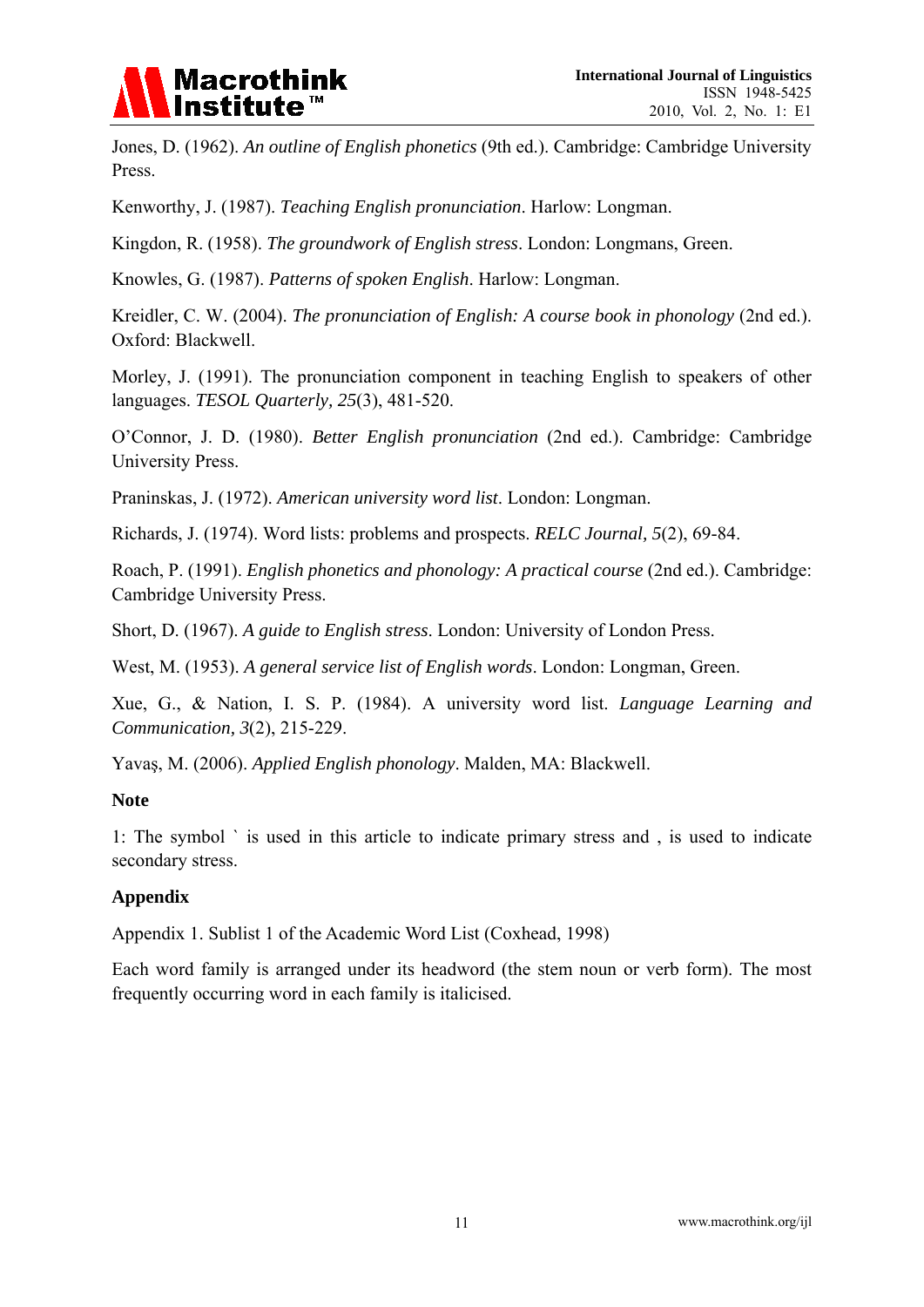

 **International Journal of Linguistics**  ISSN 1948-5425 2010, Vol. 2, No. 1: E1

*available* availability unavailable *benefit*  beneficial beneficiary beneficiaries benefited benefiting benefits *concept*  conception concepts conceptual conceptualisation conceptualise conceptualised conceptualises conceptualising conceptually consist consisted consistency  *consistent* consistently consisting consists inconsistencies inconsistency inconsistent constitute constituencies constituency constituent constituents constituted constitutes constituting constitution constitutions  *constitutional* constitutionally constitutive unconstitutional *context* contexts

 contextual contextualise contextualised contextualising uncontextualised contextualize contextualized contextualizing uncontextualized *contract* contracted contracting contractor contractors contracts *create* created creates creating creation creations creative creatively creativity creator creators recreate recreated recreates recreating *data* define definable defined defines defining *definition* definitions redefine redefined redefines redefining undefined derive derivation derivations

derivative derivatives *derived* derives deriving distribute distributed distributing  *distribution*  distributional distributions distributive distributor distributors redistribute redistributed redistributes redistributing redistribution economy *economic* economical economically economics economies economist economists uneconomical *environment*  environmental environmentalist environmentalists environmentally environments establish disestablish disestablished disestablishes disestablishing disestablishment  *established* establishes establishing establishment establishments *estimate*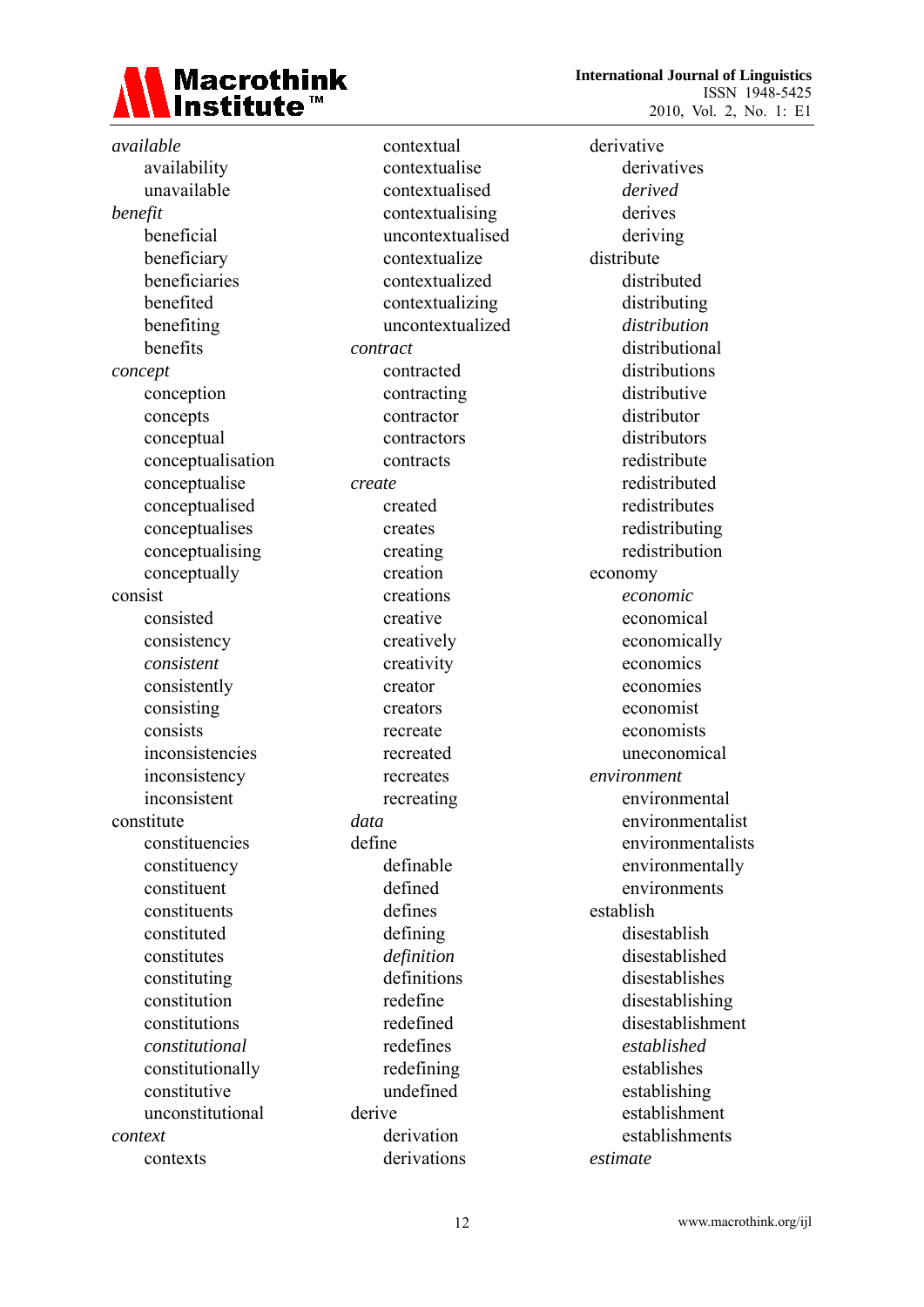

 **International Journal of Linguistics**  ISSN 1948-5425 2010, Vol. 2, No. 1: E1

 estimated estimates estimating estimation estimations over-estimate overestimate overestimated overestimates overestimating underestimate underestimated underestimates underestimating evident evidenced *evidence* evidential evidently *export* exported exporter exporters exporting exports factor factored factoring *factors* finance financed finances *financial* financially financier financiers financing *formula* formulae formulas formulate formulated formulating formulation formulations reformulate

 reformulated reformulating reformulation reformulations *function* functional functionally functioned functioning functions identify identifiable identification *identified* identifies identifying identities identity unidentifiable *income* incomes *indicate*  indicated indicates indicating indication indications indicative indicator indicators *individual*  individualised individuality individualism individualist individualists individualistic individually individuals interpret *interpretation* interpretations interpretative interpreted interpreting interpretive

 interprets misinterpret misinterpretation misinterpretations misinterpreted misinterpreting misinterprets reinterpret reinterpreted reinterprets reinterpreting reinterpretation reinterpretations involve *involved* involvement involves involving uninvolved issue issued *issues* issuing *labour* labor labored labors laboured labouring labours *legal* illegal illegality illegally legality legally legislate legislated legislates legislating *legislation* legislative legislator legislators legislature *major*